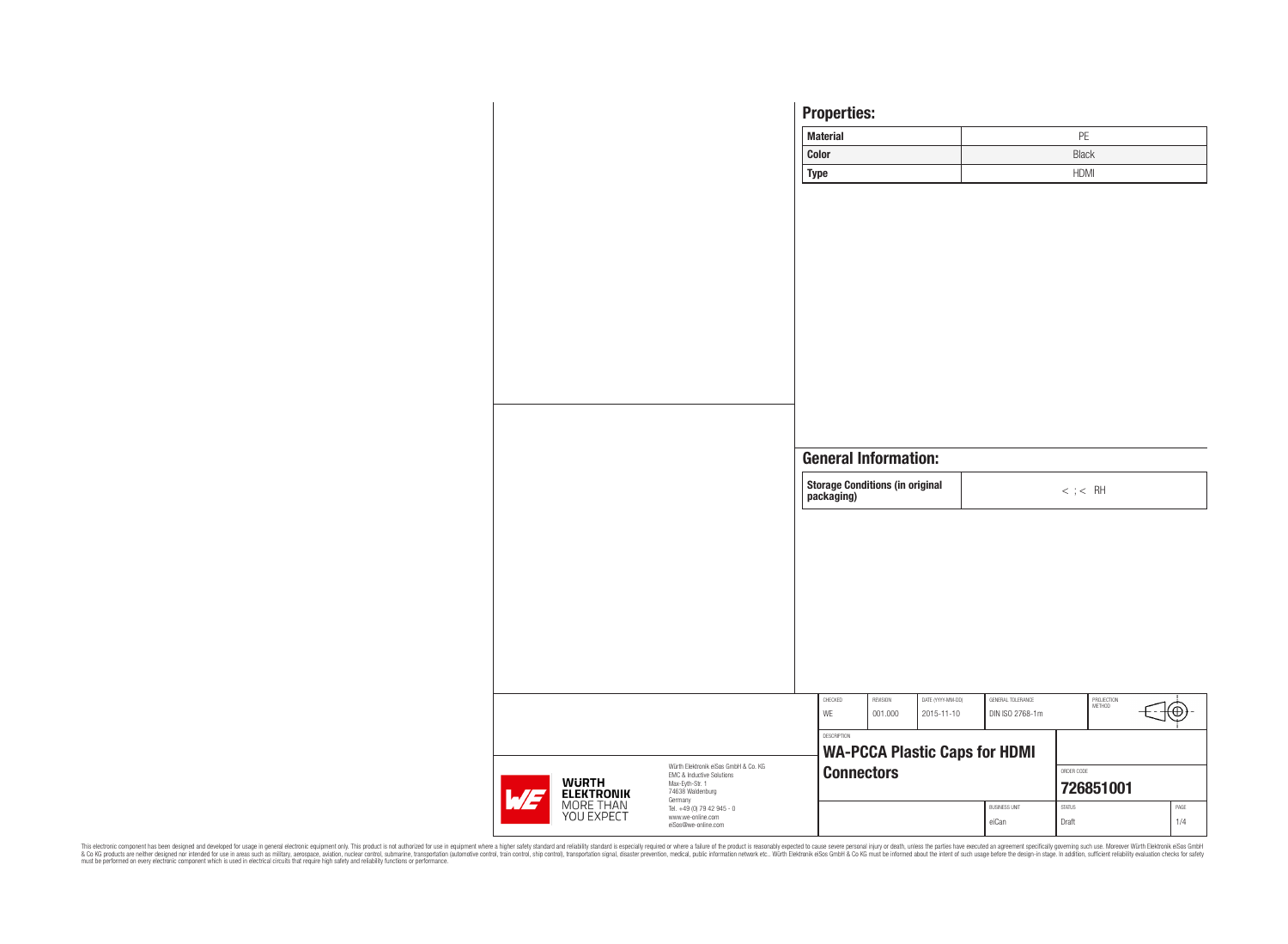# **Further information**

### **Component Libraries:**



[Download\\_IGS\\_726851001](https://www.we-online.com/catalog/download/Download_IGS_726851001 (rev1).igs)

[Download\\_STP\\_726851001](https://www.we-online.com/catalog/download/Download_STP_726851001 (rev1).stp)  $50$ 

### **Design Kits:**

■ [WE Assembly](https://www.we-online.com/catalog/en/DESIGNKIT_700999)

#### **Free Sample Order:**

[Order free samples of this article directly here!](https://www.we-online.com/catalog_cart?addcart=726851001)

|  |                                                  |                                                                              | CHECKED<br>WE | REVISION<br>001.000                                       | DATE (YYYY-MM-DD)<br>2015-11-10 | GENERAL TOLERANCE<br>DIN ISO 2768-1m | PROJECTION<br><b>METHOD</b> |            | ₩₩   |  |
|--|--------------------------------------------------|------------------------------------------------------------------------------|---------------|-----------------------------------------------------------|---------------------------------|--------------------------------------|-----------------------------|------------|------|--|
|  |                                                  |                                                                              | DESCRIPTION   |                                                           |                                 |                                      |                             |            |      |  |
|  | <b>WURTH</b><br>$\sqrt{77}$<br><b>ELEKTRONIK</b> | Würth Flektronik eiSos GmbH & Co. KG<br><b>FMC &amp; Inductive Solutions</b> |               | <b>WA-PCCA Plastic Caps for HDMI</b><br><b>Connectors</b> |                                 |                                      |                             | ORDER CODE |      |  |
|  |                                                  | Max-Evth-Str. 1<br>74638 Waldenburg<br>Germany                               |               |                                                           |                                 |                                      | 726851001                   |            |      |  |
|  | MORE THAN<br>YOU EXPECT                          | Tel. +49 (0) 79 42 945 - 0<br>www.we-online.com                              |               |                                                           |                                 | <b>BUSINESS UNIT</b>                 | <b>STATUS</b>               |            | PAGE |  |
|  |                                                  | eiSos@we-online.com                                                          |               |                                                           |                                 | eiCan                                | Draft                       |            | 2/4  |  |

This electronic component has been designed and developed for usage in general electronic equipment only. This product is not authorized for subserved requipment where a higher selection equipment where a higher selection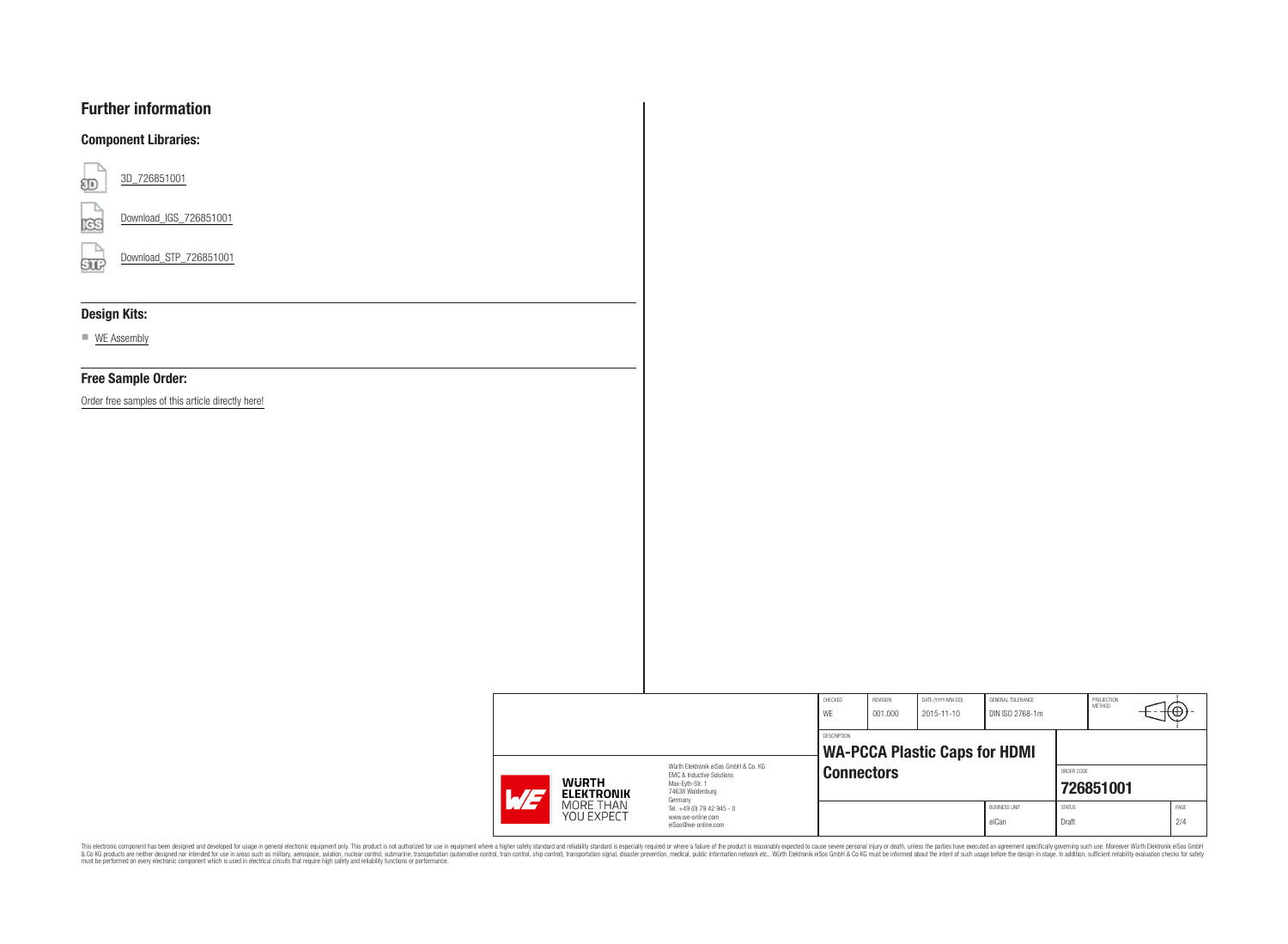# **Cautions and Warnings:**

## **The following conditions apply to all goods within the product series of WA-PCCA of Würth Elektronik eiSos GmbH & Co. KG:**

#### **General:**

- This mechanical component is designed and manufactured for use in general electronic equipment.
- Würth Elektronik must be asked for written approval (following the PPAP procedure) before incorporating the components into any equipment in fields such as military, aerospace, aviation, nuclear control, submarine, transportation (automotive control, train control, ship control), transportation signal, disaster prevention, medical, public information network, etc. where higher safety and reliability are especially required and/or if there is the possibility of direct damage or human injury.
- Mechanical components that will be used in safety-critical or high-reliability applications, should be pre-evaluated by the customer.
- The component is designed and manufactured to be used within the datasheet specified values. If the usage and operation conditions specified in the datasheet are not met, the component may be damaged or dissolved.
- Do not drop or impact the components, the component may be damaged.<br>• Wirth Elektronik products are qualified according to international standard
- Würth Elektronik products are qualified according to international standards, which are listed in each product reliability report. Würth Elektronik does not warrant any customer qualified product characteristics beyond Würth Elektroniks' specifications, for its validity and sustainability over time.
- The responsibility for the function of the application of the customer specific products and use in a particular customer design is always the full and autonomous responsibility of the customer. All technical specification for standard products also apply to customer specific products.

#### **Product Specific:**

#### **Cleaning and Washing:**

- Washing agents used during the production to clean the customer application might damage or change the characteristics of the components. Washing agents may have a negative effect on the long-term functionality of the product.
- Using a brush during the cleaning process may damage the component. Therefore, we do not recommend using a brush during the PCB cleaning process.

#### **Potting and Coating:**

• If the product is potted in the customer application, the potting material might shrink or expand during and after hardening. Shrinking could lead to an incomplete seal, allowing contaminants into the components. Expansion could damage the components. We recommend a manual inspection after potting or coating to avoid these effects.

#### **Storage Conditions:**

- A storage of Würth Elektronik products for longer than 12 months is not recommended. Within other effects, the terminals may suffer degradation, resulting in bad processability. Therefore, all products shall be used within the period of 12 months based on the day of shipment.
- Do not expose the components to direct sunlight.<br>• The storage conditions in the original packaging
- The storage conditions in the original packaging are defined according to DIN EN 61760-2.
- The storage conditions stated in the original packaging apply to the storage time and not to the transportation time of the components.

#### **Packaging:**

• The packaging specifications apply only to purchase orders comprising whole packaging units. If the ordered quantity exceeds or is lower than the specified packaging unit, packaging in accordance with the packaging specifications cannot be ensured.

#### **Handling:**

- The maximum permissible torques must be complied with to prevent mechanical destruction of the component and PCB.
- If a component is pre-assembled with an adhesive tape, the adhesive duration cannot be guaranteed. This depends on the surface where the component will be mounted on. It also depends on the environmental conditions the component is exposed to. The customer has to evaluate this for his specific application.
- Violation of the technical product specifications will void the warranty.
- Coated metal parts may have spots and/or deposits because of the rinsing and drying process during plating. The storage and processability are not affected.
- The temperature rise of the component must be taken into consideration. The operating temperature is comprised of ambient temperature and temperature rise of the component.The operating temperature of the component shall not exceed the maximum temperature specified.

These cautions and warnings comply with the state of the scientific and technical knowledge and are believed to be accurate and reliable. However, no responsibility is assumed for inaccuracies or incompleteness.

|                                                                                                                                                          |                                                                                   | CHECKED<br>WE      | REVISION<br>001.000                                       | DATE (YYYY-MM-DD)<br>2015-11-10 | <b>GENERAL TOLERANCE</b><br>DIN ISO 2768-1m |                         | PROJECTION<br>METHOD | ιtΨ         |
|----------------------------------------------------------------------------------------------------------------------------------------------------------|-----------------------------------------------------------------------------------|--------------------|-----------------------------------------------------------|---------------------------------|---------------------------------------------|-------------------------|----------------------|-------------|
| Würth Elektronik eiSos GmbH & Co. KG<br><b>EMC &amp; Inductive Solutions</b><br><b>WURTH</b><br>Max-Eyth-Str. 1<br>74638 Waldenburg<br><b>ELEKTRONIK</b> |                                                                                   | <b>DESCRIPTION</b> | <b>WA-PCCA Plastic Caps for HDMI</b><br><b>Connectors</b> |                                 |                                             | ORDER CODE<br>726851001 |                      |             |
| MORE THAN<br>YOU EXPECT                                                                                                                                  | Germany<br>Tel. +49 (0) 79 42 945 - 0<br>www.we-online.com<br>eiSos@we-online.com |                    |                                                           |                                 | <b>BUSINESS UNIT</b><br>eiCan               | <b>STATUS</b><br>Draft  |                      | PAGE<br>3/4 |

This electronic component has been designed and developed for usage in general electronic equipment only. This product is not authorized for use in equipment where a higher safety standard and reliability standard si espec & Ook product a label and the membed of the seasuch as marked and as which such a membed and the such assume that income in the seasuch and the simulation and the such assume that include to the such a membed and the such